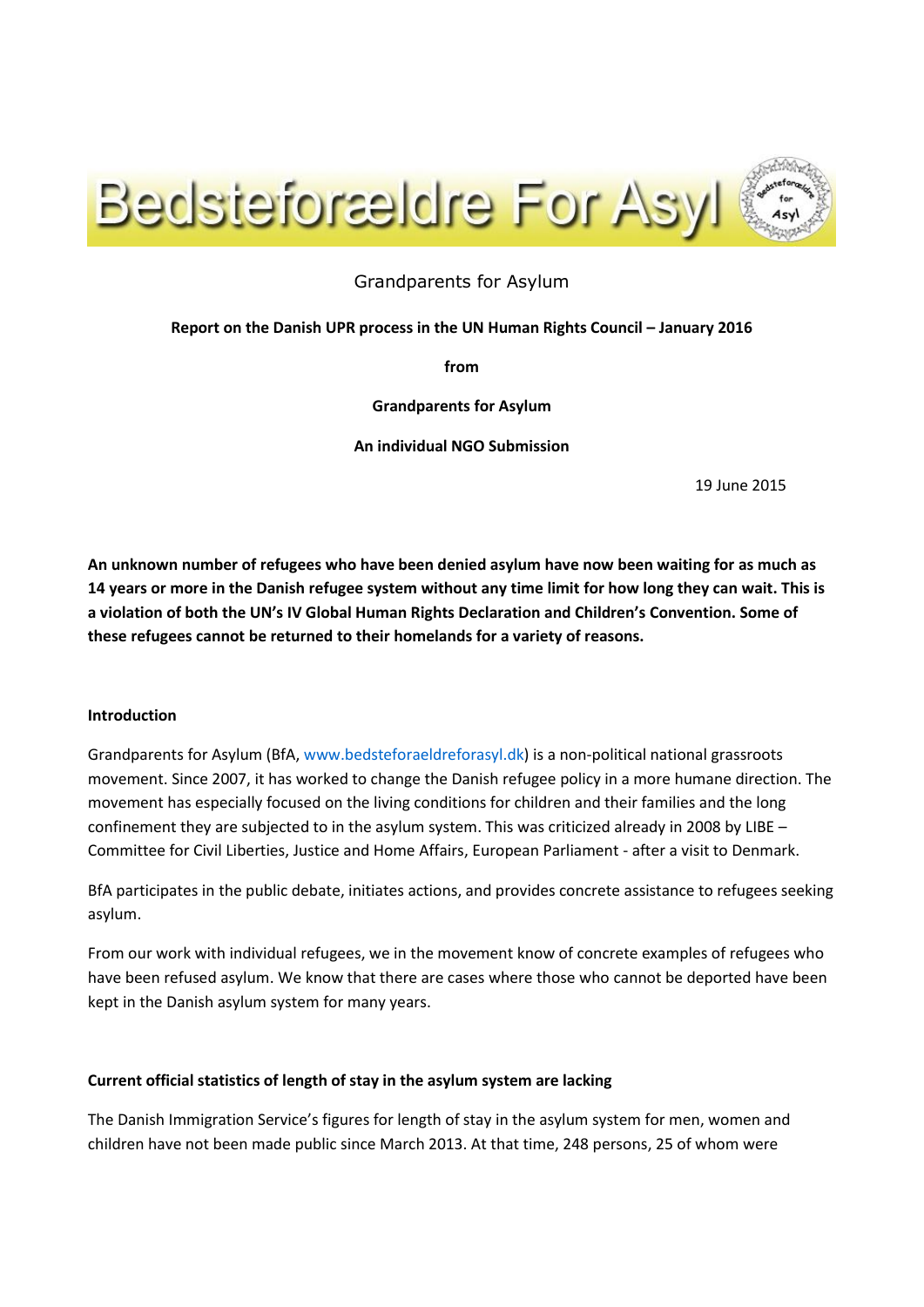children, had been in the system for more than five years; and 123 persons, 10 of whom were children, were in the system for ten years or more.

With regard to children, the newest figures are from December 2014: as many as 72 children had been living in the asylum system for four years or more.

## **Amended asylum law and changed legal practice**

In 2013, a change in the Danish law regarding refugees (L 130, approved 25.4.2013) meant that refugees seeking asylum on the basis of some *specific conditions* could be allowed to live outside the asylum centres while still maintaining their legal and practical status as asylum seekers until their cases were decided. They could now gain access to applying for work or schooling, and they could learn Danish. It is required, however, that they cooperate with the authorities, which among other things means that they sign an oath to return home voluntarily. Families with children can, however, move out of an asylum centre after six months without signing such an agreement if they do not wish to. Some of BfA's contact families have accepted this possibility – i.e. they now live outside the centres but must still legally and practically abide by the asylum system's regulations, e.g. with regard to signing in regularly with the police and being required to utilize only the centres' health care services.

Almost none of the refugees seeking asylum on our list (see below: appendix 1) have dared to sign the oath for voluntary deportation. It is therefore not possible for them to seek work or learn Danish. Among them are young people, who after receiving their student exam (i.e. graduating from high school) cannot come further in the educational system, because their parents have not signed the oath for voluntary deportation.

Following much criticism of the lack of consideration for UN's Children's Convention, the possibility has been opened to apply for a residence permit on the basis of § 9c, part 1, which stipulates consideration of the child's well being. At the same time, however, a practice has been initiated, which operates with the concept of "the formative years", which are defined as starting at the age of eight. This means, for example, that a 12-year-old child, who has lived in Denmark almost her whole life and attended nursery and grammar school here, is not evaluated to be sufficiently integrated, because she has not lived in Denmark for a sufficient number of her formative years, and is therefore refused asylum.

### **BfA's statistics**

From statistics gathered on 1.3.2015, BfA found that we have personal knowledge of a total of 44 persons – 25 adults and 19 children – who have been stranded in the system for up to 5 to 14 years.

An anonymized list (appendix 1) of these persons – both individuals and families – is attached. This list shows the number of years in the system, the refugee's residence – either at an asylum centre or private residence connected with an asylum centre – and the name and email address of their contact person in BfA.